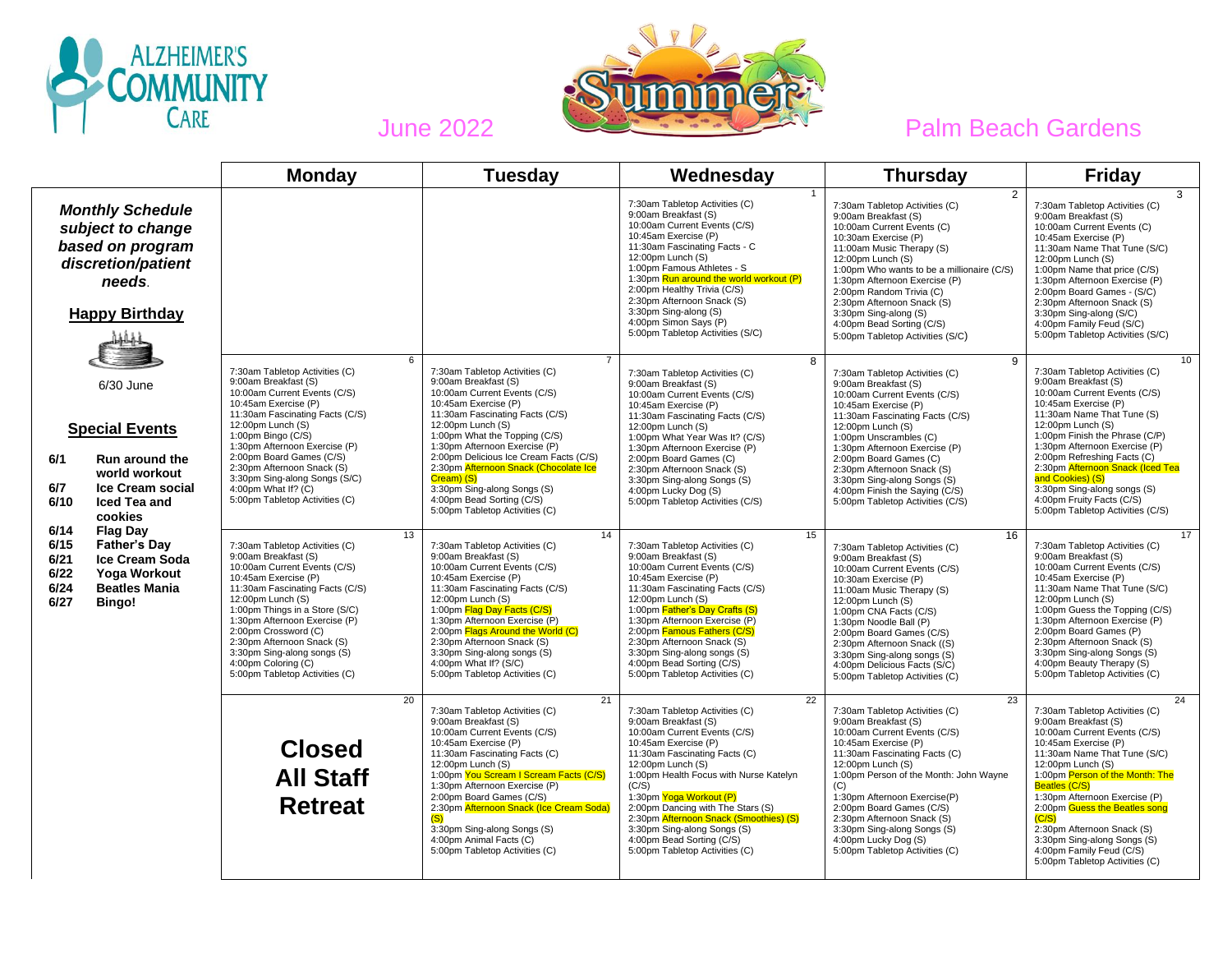

ALZHEIMER'S

<u>MMUN</u> CARE

| 27<br>7:30am Tabletop Activities (C)<br>9:00am Breakfast (S)<br>10:00am Current Events (C/S)<br>10:45am Exercise (P)<br>11:30am Fascinating Facts (C/S)<br>$12:00$ pm Lunch $(S)$                     | "<br>28<br>7:30am Tabletop Activities (C)<br>9:00am Breakfast (S)<br>10:00am Current Events (C/S)<br>10:45am Exercise (P)<br>11:30am Fascinating Facts (C)<br>12:00pm Lunch (S)                                | 29<br>7:30am Tabletop Activities (C)<br>9:00am Breakfast (S)<br>10:00am Current Events (C/S)<br>10:45am Exercise (P)<br>11:30am Fascinating Facts - C<br>12:00pm Lunch (S)                                                              | 30<br>7:30am Tabletop Activities (C)<br>9:00am Breakfast (S)<br>10:00am Current Events (C/S)<br>10:30am Exercise (P)<br>11:00am Music Therapy (S)<br>$12:00$ pm Lunch $(S)$                                             | $\sim$ uluvilu |
|-------------------------------------------------------------------------------------------------------------------------------------------------------------------------------------------------------|----------------------------------------------------------------------------------------------------------------------------------------------------------------------------------------------------------------|-----------------------------------------------------------------------------------------------------------------------------------------------------------------------------------------------------------------------------------------|-------------------------------------------------------------------------------------------------------------------------------------------------------------------------------------------------------------------------|----------------|
| 1:00pm Bingo (S/C)<br>1:30pm Afternoon Exercise (P)<br>2:00pm Bingo Facts (P/S)<br>2:30pm Afternoon Snack (S)<br>3:30pm Sing-along songs (S)<br>4:00pm Coloring (C)<br>5:00pm Tabletop Activities (C) | 1:00pm Bingo (C/S)<br>1:30pm Afternoon Exercise (P)<br>2:00pm Board Games (C/S)<br>2:30pm Afternoon Snack (S)<br>3:30pm Sing-along Songs (S)<br>4:00pm Finish the Saying (C)<br>5:00pm Tabletop Activities (C) | 1:00pm Arts and Crafts (Mother's Day Craft)<br>(P/S/C)<br>1:30pm Afternoon Exercise (P)<br>2:00pm Cake Trivia (C/S)<br>2:30pm Afternoon Snack (S)<br>3:30pm Sing-along (S)<br>4:00pm Simon Says (P)<br>5:00pm Tabletop Activities (S/C) | 1:00pm Food Around the World (C/S)<br>1:30pm Noodle Ball (P)<br>2:00pm Board Games (C/S)<br>2:30pm Afternoon Snack (S)<br>3:30pm Sing-along songs (S)<br>4:00pm Delicious Facts (S/C)<br>5:00pm Tabletop Activities (C) |                |

 **Specialized Alzheimer's**